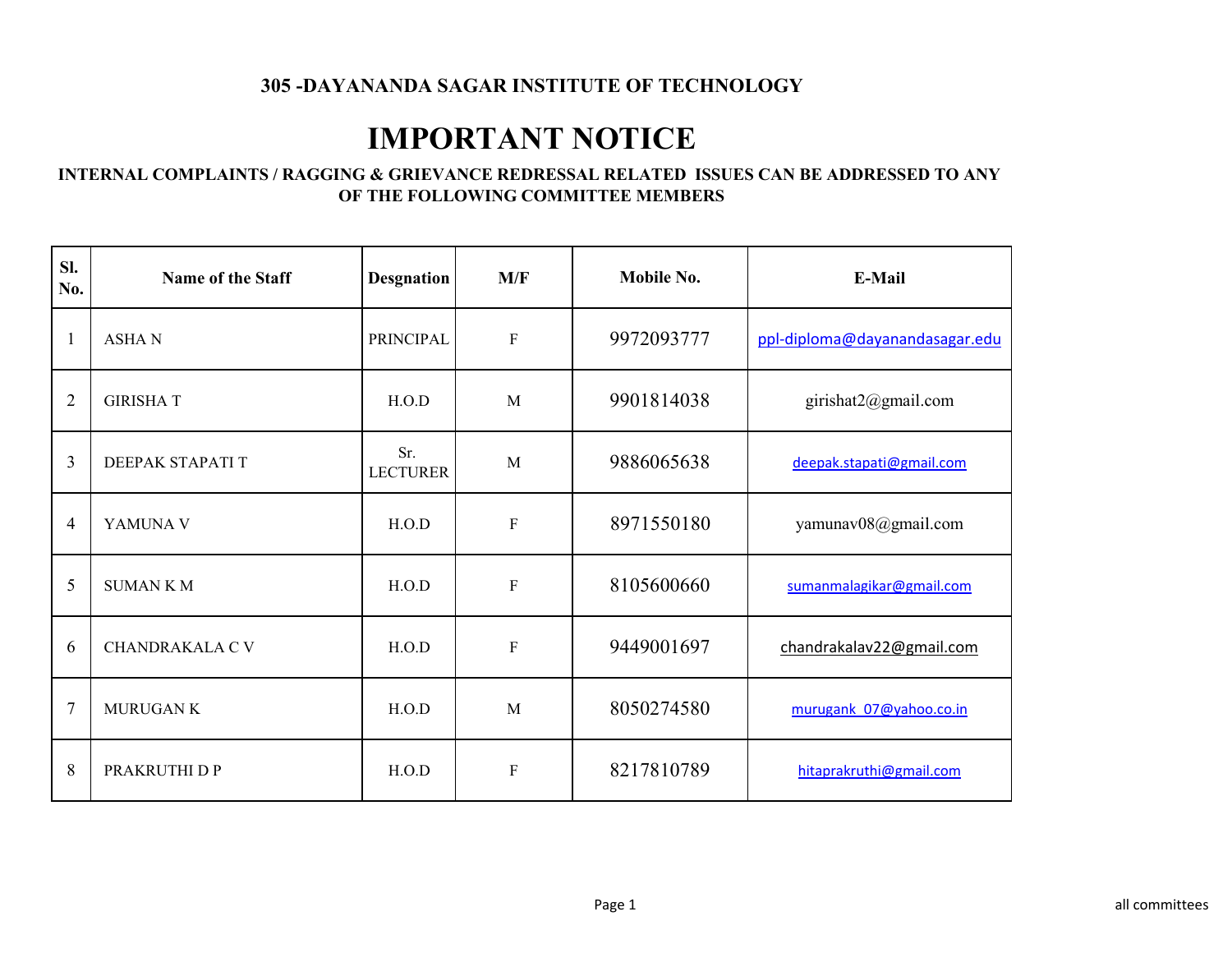17.02.2022

|                                                                                                             | <b>ANTI-RAGGING COMMITTEE</b>              |                |                              |                            |            |                                                        |  |  |  |  |
|-------------------------------------------------------------------------------------------------------------|--------------------------------------------|----------------|------------------------------|----------------------------|------------|--------------------------------------------------------|--|--|--|--|
|                                                                                                             | <b>FACULTY CO - ORDINATORS</b>             |                |                              |                            |            |                                                        |  |  |  |  |
| Sl.<br>M/F<br>Mobile No.<br>E-Mail<br><b>Name of the Staff</b><br><b>Desgnation</b><br>Qualification<br>No. |                                            |                |                              |                            |            |                                                        |  |  |  |  |
|                                                                                                             | <b>ASHAN</b>                               | PRINCIPAL      | <b>ME</b>                    | F                          | 9972093777 | ppi-cipioma@cayanancasagar.ecu<br>nogiu mo@yahoo oo in |  |  |  |  |
| $\overline{2}$                                                                                              | <b>GIRISHAT</b>                            | H.O.D          | M.A., M.Phil<br>M<br>B.Ed    |                            | 9901814038 | girishat2@gmail.com                                    |  |  |  |  |
| 3                                                                                                           | <b>MURUGAN K</b>                           | Sr. LECTURER   | M.Tech.                      | M                          | 8050274580 | murugank 07@yahoo.co.in                                |  |  |  |  |
| 4                                                                                                           | SHIVASANGAIAH V HIREMATH                   | Sr. LECTURER   | B.Tech.                      | 9513172516<br>$\mathbf{M}$ |            | shiva.dsit@gmail.com                                   |  |  |  |  |
| 5                                                                                                           | <b>GOPALKRISHNAMURTHY G</b>                | H.O.D          | <b>BE</b>                    | M                          | 9945976107 | gkmurthy.me@gmail.com                                  |  |  |  |  |
|                                                                                                             |                                            |                | <b>STUDENT CO-ORDINATORS</b> |                            |            |                                                        |  |  |  |  |
| 1                                                                                                           | MOHAMMED AYRAS SAIFY                       | <b>STUDENT</b> | $(DIP-CE)$                   | M                          | 9902717290 | ayras134@gmail.com                                     |  |  |  |  |
| $\overline{2}$                                                                                              | <b>STALIN A</b><br><b>STUDENT</b>          |                | $(DIP-CSE)$                  | M                          | 7760911471 | stalincandy6@gmail.com                                 |  |  |  |  |
| 3                                                                                                           | RAJESHWARI SURESH KATAGI<br><b>STUDENT</b> |                | $(DIP-CSE)$                  | F                          | 8296056286 | rajeshwarikatagi@gmail.com                             |  |  |  |  |
| $\overline{4}$                                                                                              | <b>OM VARUN R</b>                          | <b>STUDENT</b> | $(DIP-ME)$                   | M                          | 9538916773 | omvarun.r@gmail.com                                    |  |  |  |  |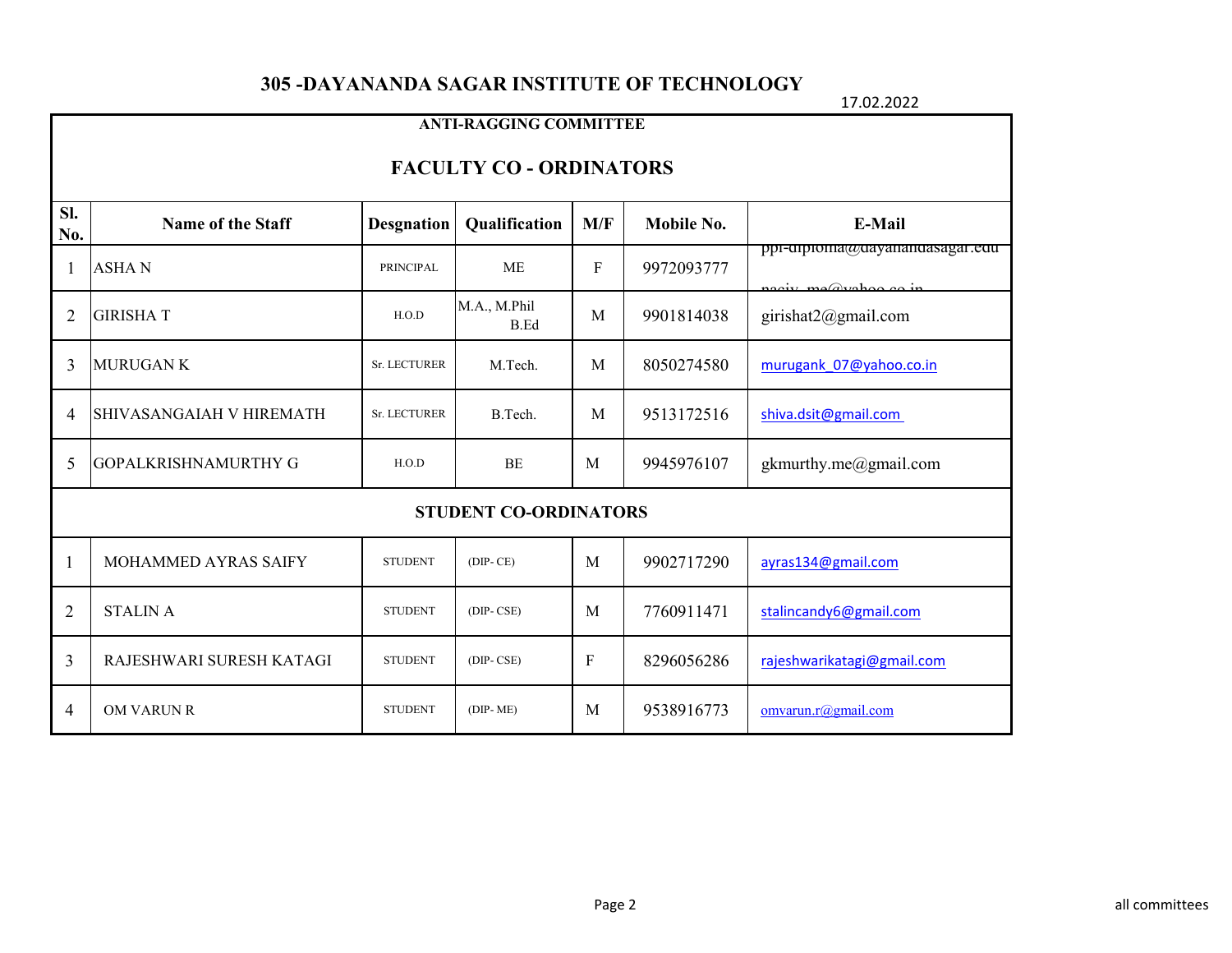17.02.2022

|                | <b>ANTI-RAGGING SQUAD</b> |                                 |                              |           |                   |                                |  |  |  |
|----------------|---------------------------|---------------------------------|------------------------------|-----------|-------------------|--------------------------------|--|--|--|
| SI.<br>No.     | Name of the Staff         | <b>Desgnation</b>               | M/F<br><b>Qualifica-tion</b> |           | <b>Mobile No.</b> | E-Mail                         |  |  |  |
| 1              | <b>ASHAN</b>              | PRINCIPAL                       | <b>ME</b>                    | ${\bf F}$ | 9972093777        | ppl-diploma@dayanandasagar.edu |  |  |  |
| $\overline{2}$ | <b>UTHAPPA</b>            | <b>LIASON</b><br><b>OFFICER</b> |                              | M         | 9632623982        | u.v.vinayvivek@gmail.com       |  |  |  |
| 3              | <b>MURUGAN K</b>          | <b>Sr. LECTURER</b>             | M.Tech.                      | M         | 8050274580        | murugank 07@yahoo.co.in        |  |  |  |
| 4              | <b>BHARATH M</b>          | <b>LECTURER</b>                 | $BE$                         | M         | 9738618135        | bharath.me19@gmail.com         |  |  |  |
| 5              | <b>CHANDRASHEKAR S</b>    | ASST.<br><b>INSTRUCTOR</b>      | ITI                          | M         | 9980114926        | chandrudsit123@gmail.com       |  |  |  |
| 6              | PREM KUMAR A              | <b>INSTRUCTOR</b>               | <b>DIPLOMA</b>               | M         | 9206462802        | premmdy26@gmail.com            |  |  |  |
| 7              | <b>RAJUH</b>              | <b>INSTRUCTOR</b>               | <b>DIPLOMA</b>               | M         | 9632140486        | rajugowdaa.h@gmail.com         |  |  |  |
|                |                           |                                 | <b>STUDENT CO-ORDINATORS</b> |           |                   |                                |  |  |  |
| 1              | <b>VYSHAHK BUSHAN N</b>   | <b>STUDENT</b>                  | (DIP-MECH)                   | M         | 9663514115        | vyshakhbhushan0521@gmail.com   |  |  |  |
| $\overline{2}$ | MOHAMMED AYRAS SAIFY      | <b>STUDENT</b>                  | $(DIP-CE)$                   | M         | 9902717290        | ayras134@gmail.com             |  |  |  |
| 3              | <b>BABASAHEB</b>          | <b>STUDENT</b>                  | (DIP CE)                     | M         | 9606238382        | babasaheb7900@gmail.com        |  |  |  |
| 4              | <b>STALIN A</b>           | <b>STUDENT</b>                  | $(DIP-CSE)$                  | M         | 7760911471        | stalincandy6@gmail.com         |  |  |  |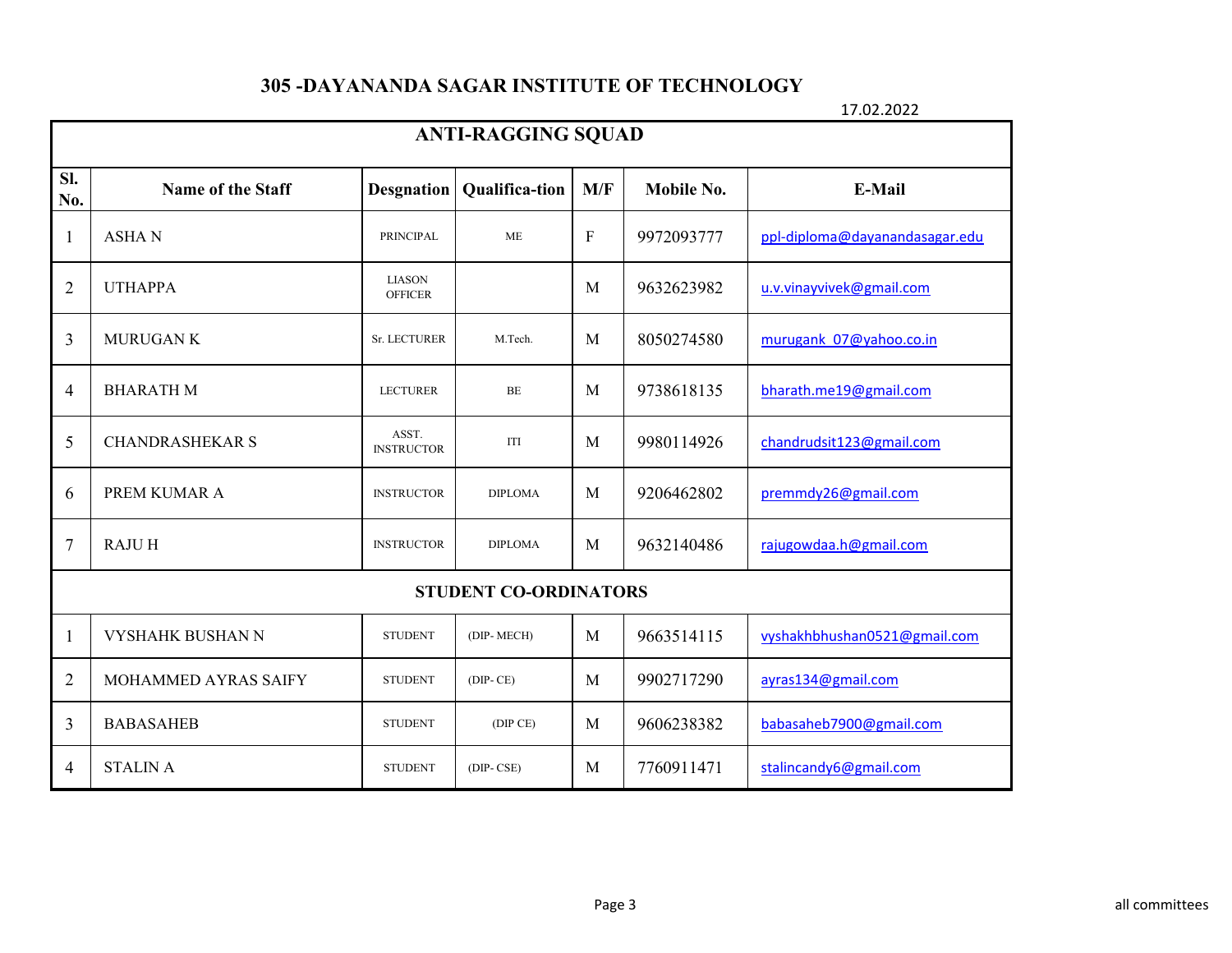17.02.2022

#### **PLACEMENT CO - ORDINATORS**

| Sl.<br>No.     | Name of the Staff                                               | <b>Desgnation</b> | <b>Qualification</b> | M/F | Mobile No.               | E-Mail                                                     |
|----------------|-----------------------------------------------------------------|-------------------|----------------------|-----|--------------------------|------------------------------------------------------------|
|                | <b>ARJUMAND BANO</b>                                            | <b>LECTURER</b>   | B.E                  | F   | 9916781762               | arjumand55bano@gmail.com                                   |
| $\overline{2}$ | $\&$<br><b>SHIVASANGAIAH V HIREMATH</b><br><b>PRAKRUTHI D P</b> | <b>LECTURER</b>   | B.E<br>B.E           | M   | 9110294221               | shiva.dsit@gmail.com<br>8217810789 hitaprakruthi@gmail.com |
| 3              | <b>SUDHAMANI</b>                                                | <b>LECTURER</b>   | B.E                  | F   | 9880104190               | sudhasvd.73@gmail.com                                      |
| 4              | LENAT REENA BELLA                                               | <b>LECTURER</b>   | B.E                  | F   | 9986163943               | lenat197428@gmail.com                                      |
|                | <b>B.N. VENKATESH</b><br>NIKHIL D R                             | <b>LECTURER</b>   | M.TECH.<br><b>BE</b> | M   | 8971963245<br>8660688629 | venkateshv283@gmail.com<br>drnikhil1996@gmail.com          |

#### **INSTITUTION- INDUSTRY CELL**

| SI.<br>No.                  | Name of the Staff       | <b>Desgnation</b>                  | M/F | Mobile No. | E-Mail                       |
|-----------------------------|-------------------------|------------------------------------|-----|------------|------------------------------|
|                             | <b>NAGESH PURANIK</b>   | <b>PLACEMENT</b><br><b>OFFICER</b> | M   | 9740084217 | placement@dayanandasagar.edu |
| $\mathcal{D}_{\mathcal{L}}$ | DEEPAK STAPATI T        | LECTURER                           | M   | 9886065638 | deepak.stapati@gmail.com     |
| 3                           | <b>B.N. VENKATESH</b>   | LECTURER                           | M   | 8971963245 | venkateshv283@gmail.com      |
| 4                           | HARSHITHA P             | LECTURER                           | F   | 7760053170 | chandunair4@gmail.com        |
| 5                           | NIKHIL D R              | LECTURER                           | M   | 8660688629 | drnikhil1996@gmail.com       |
| 6                           | <b>NAGASHREE LOKESH</b> | <b>LECTURER</b>                    | F   | 8861291929 | lokesh.nagashree@gmail.com   |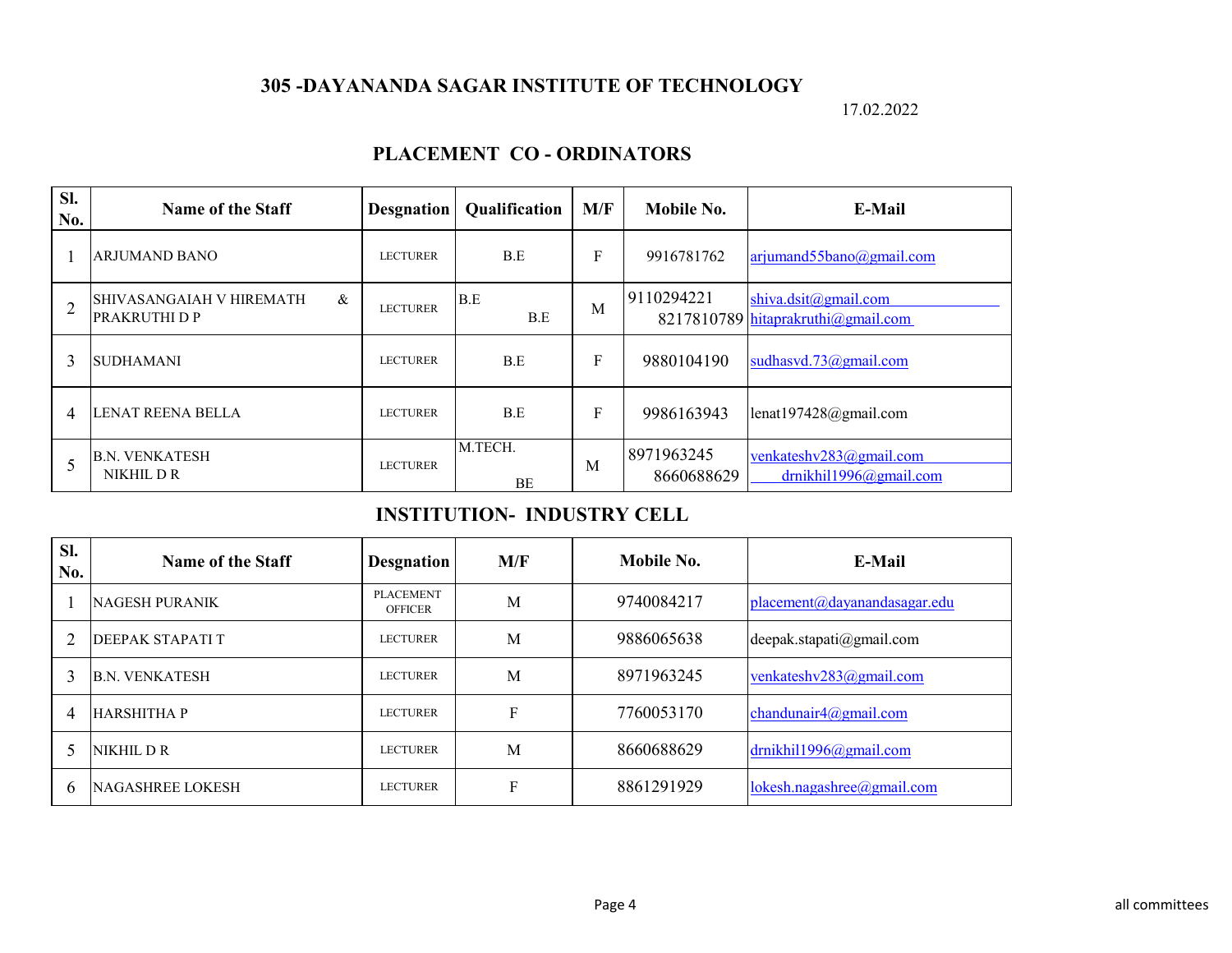17.02.2022

### **STUDENT COUNSELLORS**

| SI.<br>No. | Name of the Staff   | <b>Desgnation</b> | M/F | Mobile No. | E-Mail                         |
|------------|---------------------|-------------------|-----|------------|--------------------------------|
|            | ASHA N              | PRINCIPAL         | F   | 9972093777 | ppl-diploma@dayanandasagar.edu |
|            | DEEPAK STAPATI T    | <b>LECTURER</b>   | M   | 9886065638 | deepak.stapati@gmail.com       |
|            | <b>MEENA ARUN</b>   | COUNSELLOR        | F   | 9845630663 | meenaarunderata@yahoo.co.in    |
|            | <b>SUSHMA ASHOK</b> | <b>COUNSELLOR</b> | F   | 7975361228 | sushmalingaraj@gmail.com       |
|            | <b>GIRISHAT</b>     | HOD               | Μ   | 9901814038 | girishat2@gmail.com            |

|            | <b>SC/ST COMMITTEE</b>    |                   |                             |              |            |                                              |                             |  |  |  |
|------------|---------------------------|-------------------|-----------------------------|--------------|------------|----------------------------------------------|-----------------------------|--|--|--|
| SI.<br>No. | <b>Name of the Staff</b>  | <b>Desgnation</b> | <b>Qualifica-tion</b>       | M/F          | Mobile No. | E-Mail                                       | Caste                       |  |  |  |
|            | ASHA N                    | <b>PRINCIPAL</b>  | <b>ME</b>                   | $\mathbf{F}$ | 9972093777 | ppl-diploma@gmail.com<br>nacivmahi@gmail.com | <b>VOKKALIGA</b>            |  |  |  |
|            | <b>GIRISHA T</b>          | H.O.D             | M.A., M.Phil<br><b>B.Ed</b> | M            | 9901814038 | girishat2@gmail.com                          | <b>SC</b>                   |  |  |  |
| 3          | <b>BHAGYALAXMI S.M</b>    | H.O.D             | BE                          | F            | 9591320169 | bhagya.dsit@gmail.com                        | <b>VALMIKI</b><br><b>ST</b> |  |  |  |
| 4          | <b>SANJAY S</b>           | <b>STUDENT</b>    | (DIP E & E)                 | M            | 9916022511 | sanjayshanmugam2607@gmail.com                | <b>SC</b>                   |  |  |  |
| 5          | <b>JAYASHREE TARAI</b>    | <b>STUDENT</b>    | (DIP CSE)                   | ${\bf F}$    | 9113531996 | mamatatarai2005@gmail.com                    | <b>SC</b>                   |  |  |  |
| 6          | <b>ABHIN MURTHY</b>       | <b>STUDENT</b>    | (DIP CE)                    | M            | 8296726429 | abhinmurthy26@gmail.com                      | <b>SC</b>                   |  |  |  |
|            | <b>BABASAHEB</b>          | <b>STUDENT</b>    | (DIP CE)                    | M            | 9606238382 | babasaheb7900@gmail.com                      | <b>SC</b>                   |  |  |  |
| 8          | <b>KULDEEP K</b>          | <b>STUDENT</b>    | (DIP ME)                    | M            | 9902538082 | kuldeep09.deepu@gmail.com                    | <b>ST</b>                   |  |  |  |
| 9          | <b>KWOR DAME SUCHIANG</b> | <b>STUDENT</b>    | (DIP CE)                    | M            | 8729851129 | kwordames@gmail.com                          | <b>ST</b>                   |  |  |  |